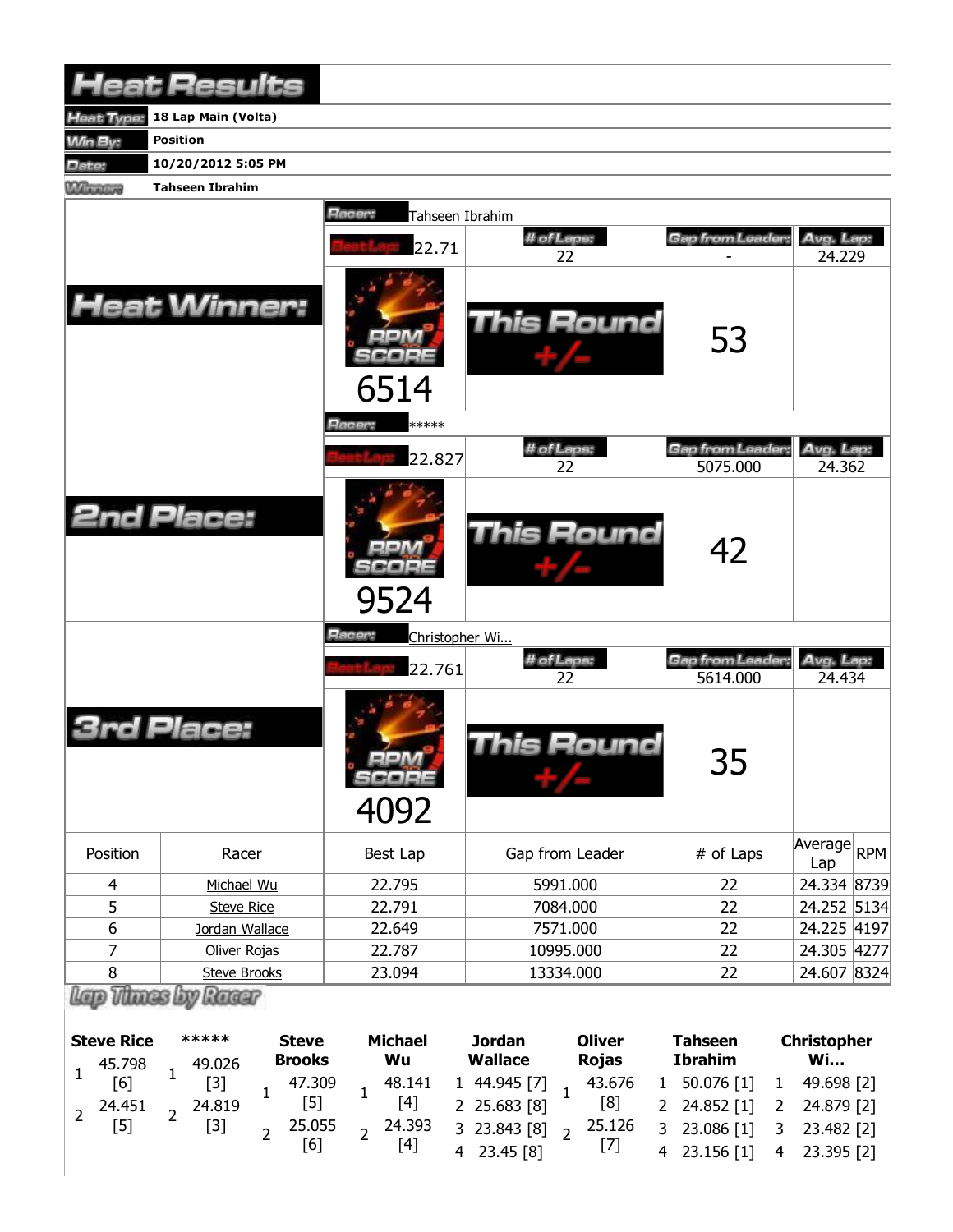|    | <b>Steve Rice</b>                                                                                                                                                                                                  |    | *****           |    | <b>Steve</b>        |    | <b>Michael</b>  |                               |                | <b>Oliver</b>                                                                                                                                                                                              |    |                                |          |                          |
|----|--------------------------------------------------------------------------------------------------------------------------------------------------------------------------------------------------------------------|----|-----------------|----|---------------------|----|-----------------|-------------------------------|----------------|------------------------------------------------------------------------------------------------------------------------------------------------------------------------------------------------------------|----|--------------------------------|----------|--------------------------|
|    | 23.309                                                                                                                                                                                                             |    | 23.326          |    | <b>Brooks</b>       |    | Wu              |                               |                | <b>Rojas</b>                                                                                                                                                                                               |    |                                |          |                          |
| 3  | $[5]$                                                                                                                                                                                                              | 3  | $[3]$           | 3  | 23.205              | 3  | 23.391          |                               | 3              | 23.661                                                                                                                                                                                                     |    |                                |          |                          |
| 4  | 23.358                                                                                                                                                                                                             | 4  | 23.429          |    | [6]                 |    | $[4]$<br>23.428 |                               |                | $[7]$<br>23.217                                                                                                                                                                                            |    |                                |          |                          |
|    | [5]                                                                                                                                                                                                                |    | $[3]$           | 4  | 23.496              | 4  | [4]             |                               | 4              | $[7]$                                                                                                                                                                                                      |    |                                |          |                          |
| 5  | 23.45                                                                                                                                                                                                              | 5  | 23.531          |    | [6]                 |    | 23.49           |                               |                | 22.977                                                                                                                                                                                                     |    |                                |          |                          |
|    | $[5]$                                                                                                                                                                                                              |    | $[2]$           | 5  | 23.598              | 5  | $[4]$           |                               | 5              | $[7]$                                                                                                                                                                                                      |    |                                |          |                          |
| 6  | 24.112                                                                                                                                                                                                             | 6  | 23.671          |    | [6]<br>24.177       | 6  | 24.168          |                               | 6              | 24.39                                                                                                                                                                                                      |    |                                |          |                          |
|    | [5]<br>23.655                                                                                                                                                                                                      |    | $[2]$<br>23.297 | 6  | [6]                 |    | $[4]$           |                               |                | $[7]$                                                                                                                                                                                                      |    |                                |          |                          |
| 7  | $[5]$                                                                                                                                                                                                              | 7  | $[2]$           |    | 23.189              | 7  | 23.603          | <b>Jordan</b>                 | $\overline{7}$ | 23.583                                                                                                                                                                                                     |    | <b>Tahseen</b>                 |          | <b>Christopher</b>       |
|    | 22.953                                                                                                                                                                                                             |    | 23.185          | 7  | [6]                 |    | $[4]$           | <b>Wallace</b>                |                | [8]                                                                                                                                                                                                        |    | <b>Ibrahim</b>                 |          | <b>Wi</b>                |
| 8  | $[5] % \includegraphics[width=0.9\columnwidth]{figures/fig_10.pdf} \caption{The 3D (black) model for the estimators in the left and right. The left and right is the same as in the right.} \label{fig:fig:10}} %$ | 8  | $[2]$           | 8  | 23.301              | 8  | 23.066          | 5 23.085 [8]                  | 8              | 23.075                                                                                                                                                                                                     | 5  | 23.12 [1]                      | 5        | 23.813 [3]               |
| 9  | 23.259                                                                                                                                                                                                             | 9  | 23.131          |    | [6]                 |    | [4]<br>22.913   | 6 23.787 [8]                  |                | [8]<br>23.462                                                                                                                                                                                              | 6  | 22.969 [1]                     | 6        | 23.942 [3]               |
|    | $[5]$                                                                                                                                                                                                              |    | $[2]$           | q  | 23.186              | 9  | $[4]$           | 7 23.139 [7]                  | 9              | [8]                                                                                                                                                                                                        | 7  | 23.033 [1]                     | 7        | 23.491 [3]               |
| 10 | 23.091                                                                                                                                                                                                             | 10 | 22.965          |    | [6]                 |    | 23.151          | 8 23.093 [7]                  |                | 23.102                                                                                                                                                                                                     | 8  | 22.967 [1]                     | 8        | 22.98 [3]                |
|    | $[5] % \includegraphics[width=0.9\columnwidth]{figures/fig_10.pdf} \caption{The 3D (black) model for the estimators in the left and right. The left and right is the same as in the right.} \label{fig:fig:10}} %$ |    | $[2]$           | 10 | 23.497              | 10 | $[4]$           | 9 23.042 [7]                  | 10             | [8]                                                                                                                                                                                                        | 9  | 22.955 [1]                     | 9        | 23.262 [3]               |
| 11 | 22.891                                                                                                                                                                                                             | 11 | 23.02           |    | [6]<br>11 23.62 [7] | 11 | 23.083          | 10 23.447 [7]                 |                | 23.227                                                                                                                                                                                                     | 10 | 22.876 [1]                     | 10       | 22.983 [3]               |
|    | $[5]$<br>22.98                                                                                                                                                                                                     |    | $[2]$<br>23.008 |    | 25.098              |    | $[4]$           | 11 23.459 [6]                 | 11             | [8]                                                                                                                                                                                                        |    | 11 22.893 [1]                  | 11       | 23 [3]                   |
| 12 | $[5] % \includegraphics[width=0.9\columnwidth]{figures/fig_10.pdf} \caption{The 3D (black) model for the estimators in the left and right. The left and right is the same as in the right.} \label{fig:fig:10}} %$ | 12 | $[2]$           | 12 | [8]                 | 12 | 22.994          | 12 23.174 [6]                 | 12             | 24.64                                                                                                                                                                                                      |    | 12 22.897 [1]                  | 12       | 22.88 [3]                |
|    | 23.161                                                                                                                                                                                                             |    | 22.995          |    | 23.614              |    | $[4]$           | 13 22.823 [6]                 |                | $[7]$                                                                                                                                                                                                      | 13 | 22.824 [1]                     | 13       | 23.274 [3]               |
| 13 | $[5]$                                                                                                                                                                                                              | 13 | $[2]$           | 13 | [8]                 | 13 | 23.214<br>$[4]$ | 14 23.102 [6]                 | 13             | 23.331<br>$[7]$                                                                                                                                                                                            |    | 14 22.912 [1]                  | 14       | $22.89$ [3]              |
| 14 | 23.204                                                                                                                                                                                                             | 14 | 23.059          | 14 | 23.187              |    | 22.867          | 15 22.977 [6]                 |                | 23.114                                                                                                                                                                                                     |    | 15 22.795 [1]                  | 15       | 23.102 [3]               |
|    | [5]                                                                                                                                                                                                                |    | $[2]$           |    | [8]                 | 14 | $[4]$           | 16 22.852 [6]                 | 14             | $[7]$                                                                                                                                                                                                      |    | 16 22.893 [1]                  | 16       | 22.951 [3]               |
| 15 | 22.791                                                                                                                                                                                                             | 15 | 22.925          | 15 | 23.281              |    | 22.968          | 17 22.882 [6]                 |                | 23.204                                                                                                                                                                                                     |    | 17 22.889 [1]                  | 17       | 22.927 [3]               |
|    | $[5]$                                                                                                                                                                                                              |    | $[2]$           |    | [8]                 | 15 | $[4]$           | 18 22.866 [6]                 | 15             | $[7]$                                                                                                                                                                                                      |    | 18 22.738 [1]                  | 18       | 22.761 [3]               |
| 16 | 23.182<br>$[5]$                                                                                                                                                                                                    | 16 | 22.921<br>$[2]$ | 16 | 23.214<br>[8]       | 16 | 23.038          | 19 22.778 [6]                 | 16             | 23.311                                                                                                                                                                                                     | 19 | $22.71$ [1]                    | 19       | 22.814 [3]               |
|    | 22.998                                                                                                                                                                                                             |    | 22.989          |    | 23.094              |    | $[4]$           | 20 22.649 [6]<br>21 22.85 [6] |                | $[7]$                                                                                                                                                                                                      |    | 20 22.812 [1]<br>21 22.767 [1] | 20<br>21 | 23.16 [3]<br>$22.95$ [3] |
| 17 | $[5]$                                                                                                                                                                                                              | 17 | $[2]$           | 17 | [8]                 | 17 | 22.919          | 22 23.021 [6]                 | 17             | 23.012                                                                                                                                                                                                     |    | 22 22.815 [1]                  | 22       | 22.92 [3]                |
|    | 23.078                                                                                                                                                                                                             |    | 22.879          |    | 23.284              |    | $[4]$           |                               |                | $[7]$                                                                                                                                                                                                      |    |                                |          |                          |
| 18 | $[5]$                                                                                                                                                                                                              | 18 | $[2]$           | 18 | $[8]$               |    | 18 22.865       |                               |                | 18 22.787<br>$[7]$                                                                                                                                                                                         |    |                                |          |                          |
| 19 | 23.07                                                                                                                                                                                                              | 19 | 22.994          | 19 | 23.193              |    | 23.034          |                               |                | 22.971                                                                                                                                                                                                     |    |                                |          |                          |
|    | $[5]$                                                                                                                                                                                                              |    | $[2]$           |    | [8]                 | 19 | $[4]$           |                               | 19             | $[7]$                                                                                                                                                                                                      |    |                                |          |                          |
| 20 | 23.022                                                                                                                                                                                                             | 20 | 23.079          | 20 | 23.224              |    | 22.896          |                               |                | 22.854                                                                                                                                                                                                     |    |                                |          |                          |
|    | $[5]$                                                                                                                                                                                                              |    | $[2]$           |    | [8]                 | 20 | $[4]$           |                               | 20             | $[7] % \includegraphics[width=0.9\columnwidth]{figures/fig_10.pdf} \caption{The 3D (black) model for the estimators in the left and right. The left and right is the same as in the right.} \label{fig:2}$ |    |                                |          |                          |
| 21 | 22.876<br>$[5]$                                                                                                                                                                                                    | 21 | 22.885<br>$[2]$ | 21 | 23.277<br>[8]       | 21 | 22.795          |                               | 21             | 23.004                                                                                                                                                                                                     |    |                                |          |                          |
|    | 22.857                                                                                                                                                                                                             |    | 22.827          |    | 23.259              |    | $[4]$           |                               |                | $[7]$                                                                                                                                                                                                      |    |                                |          |                          |
| 22 | [5]                                                                                                                                                                                                                | 22 | $[2]$           | 22 | [8]                 | 22 | 22.92           |                               | 22             | 22.986                                                                                                                                                                                                     |    |                                |          |                          |
|    |                                                                                                                                                                                                                    |    |                 |    |                     |    |                 |                               |                | $[7]$                                                                                                                                                                                                      |    |                                |          |                          |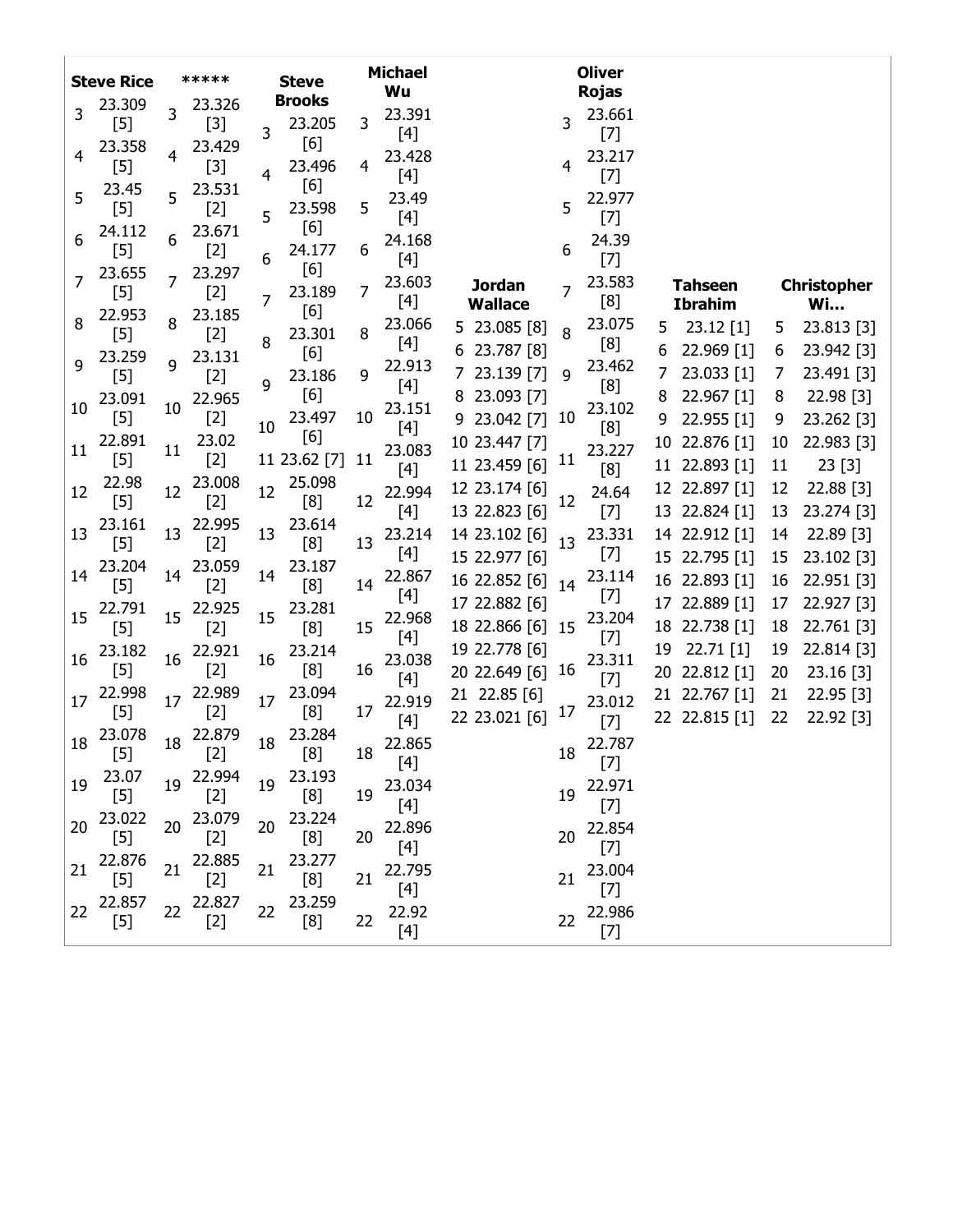| 18 Lap Main (Volta)<br>leat Type:<br><b>Position</b><br>Win By:<br>10/20/2012 4:55 PM<br>Date:<br><b>Winnipeg</b><br>Patryk Tararuj<br>Racer:<br>Patryk Tararuj<br># of Laps:<br>Gap from Leader:<br>Avg. Lap:<br>22.892<br>22<br>24.612<br><b>Heat Winner:</b><br><b>This Round</b><br>51<br>2038<br>Racer:<br>Marco Restivo<br># of Laps:<br>Gap from Leader:<br>Avg. Lap:<br>23.086<br>22<br>2801.000<br>24.683<br><b>2nd Place:</b><br>This Round<br>35<br>3933<br>Racer:<br>David Nguyen<br># of Laps:<br>Gap from Leader<br>Avg. Lap:<br>23.164<br>22<br>4664.000<br>24.865<br>Place:<br><b>This Round</b><br>28<br>m/a<br>scoee<br>5811<br>Average RPM<br>Position<br>Gap from Leader<br># of Laps<br>Racer<br>Best Lap<br>Lap<br>$\overline{4}$<br>23.124<br>5041.000<br>24.954 3021<br>Max Leitschuh<br>22<br>5<br>23.061<br>22<br>24.759 3980<br>5638.000<br>Scott Kern<br>6<br>23.236<br>7687.000<br>22<br>24.829 3108<br>Mike Padgett<br>$\overline{7}$<br>10239.000<br>24.918 3081<br>23.167<br>22<br><b>Brent Talley</b><br>Racer<br>David Nguyen Marco Restivo<br>Patryk Tararuj<br><b>Brent Talley</b><br><b>Scott Kern</b><br>Mike Padgett Max Leitschuh<br>1 47.333 [7]<br>1 47.735 [5]<br>49.86 [2]<br>48.417 [4]<br>49.163 [3]<br>$1$ 47.584 [6]<br>$50.544$ [1]<br>$\mathbf{1}$<br>1<br>$\mathbf{1}$<br>$\mathbf{1}$<br>2 26.047 [7]<br>25.636 [6]<br>2 25.423 [5]<br>25.973 [3]<br>25.592 [4]<br>25.397 [1]<br>25.019 [2]<br>2<br>2 <sup>2</sup><br>2<br>2<br>2<br>3 24.111 [7]<br>3 23.847 [5]<br>23.926 [3]<br>23.756 [4]<br>3 23.936 [6]<br>23.741 [1]<br>23.581 [2]<br>3<br>3<br>3<br>3<br>24.313 [4] |              | <b>Heat Results</b> |   |            |   |  |              |   |            |   |            |
|---------------------------------------------------------------------------------------------------------------------------------------------------------------------------------------------------------------------------------------------------------------------------------------------------------------------------------------------------------------------------------------------------------------------------------------------------------------------------------------------------------------------------------------------------------------------------------------------------------------------------------------------------------------------------------------------------------------------------------------------------------------------------------------------------------------------------------------------------------------------------------------------------------------------------------------------------------------------------------------------------------------------------------------------------------------------------------------------------------------------------------------------------------------------------------------------------------------------------------------------------------------------------------------------------------------------------------------------------------------------------------------------------------------------------------------------------------------------------------------------------------------------------------------------------------------------------------------------------------------------------------|--------------|---------------------|---|------------|---|--|--------------|---|------------|---|------------|
|                                                                                                                                                                                                                                                                                                                                                                                                                                                                                                                                                                                                                                                                                                                                                                                                                                                                                                                                                                                                                                                                                                                                                                                                                                                                                                                                                                                                                                                                                                                                                                                                                                 |              |                     |   |            |   |  |              |   |            |   |            |
|                                                                                                                                                                                                                                                                                                                                                                                                                                                                                                                                                                                                                                                                                                                                                                                                                                                                                                                                                                                                                                                                                                                                                                                                                                                                                                                                                                                                                                                                                                                                                                                                                                 |              |                     |   |            |   |  |              |   |            |   |            |
|                                                                                                                                                                                                                                                                                                                                                                                                                                                                                                                                                                                                                                                                                                                                                                                                                                                                                                                                                                                                                                                                                                                                                                                                                                                                                                                                                                                                                                                                                                                                                                                                                                 |              |                     |   |            |   |  |              |   |            |   |            |
|                                                                                                                                                                                                                                                                                                                                                                                                                                                                                                                                                                                                                                                                                                                                                                                                                                                                                                                                                                                                                                                                                                                                                                                                                                                                                                                                                                                                                                                                                                                                                                                                                                 |              |                     |   |            |   |  |              |   |            |   |            |
|                                                                                                                                                                                                                                                                                                                                                                                                                                                                                                                                                                                                                                                                                                                                                                                                                                                                                                                                                                                                                                                                                                                                                                                                                                                                                                                                                                                                                                                                                                                                                                                                                                 |              |                     |   |            |   |  |              |   |            |   |            |
|                                                                                                                                                                                                                                                                                                                                                                                                                                                                                                                                                                                                                                                                                                                                                                                                                                                                                                                                                                                                                                                                                                                                                                                                                                                                                                                                                                                                                                                                                                                                                                                                                                 |              |                     |   |            |   |  |              |   |            |   |            |
|                                                                                                                                                                                                                                                                                                                                                                                                                                                                                                                                                                                                                                                                                                                                                                                                                                                                                                                                                                                                                                                                                                                                                                                                                                                                                                                                                                                                                                                                                                                                                                                                                                 |              |                     |   |            |   |  |              |   |            |   |            |
|                                                                                                                                                                                                                                                                                                                                                                                                                                                                                                                                                                                                                                                                                                                                                                                                                                                                                                                                                                                                                                                                                                                                                                                                                                                                                                                                                                                                                                                                                                                                                                                                                                 |              |                     |   |            |   |  |              |   |            |   |            |
|                                                                                                                                                                                                                                                                                                                                                                                                                                                                                                                                                                                                                                                                                                                                                                                                                                                                                                                                                                                                                                                                                                                                                                                                                                                                                                                                                                                                                                                                                                                                                                                                                                 |              |                     |   |            |   |  |              |   |            |   |            |
|                                                                                                                                                                                                                                                                                                                                                                                                                                                                                                                                                                                                                                                                                                                                                                                                                                                                                                                                                                                                                                                                                                                                                                                                                                                                                                                                                                                                                                                                                                                                                                                                                                 |              |                     |   |            |   |  |              |   |            |   |            |
|                                                                                                                                                                                                                                                                                                                                                                                                                                                                                                                                                                                                                                                                                                                                                                                                                                                                                                                                                                                                                                                                                                                                                                                                                                                                                                                                                                                                                                                                                                                                                                                                                                 |              |                     |   |            |   |  |              |   |            |   |            |
|                                                                                                                                                                                                                                                                                                                                                                                                                                                                                                                                                                                                                                                                                                                                                                                                                                                                                                                                                                                                                                                                                                                                                                                                                                                                                                                                                                                                                                                                                                                                                                                                                                 |              |                     |   |            |   |  |              |   |            |   |            |
|                                                                                                                                                                                                                                                                                                                                                                                                                                                                                                                                                                                                                                                                                                                                                                                                                                                                                                                                                                                                                                                                                                                                                                                                                                                                                                                                                                                                                                                                                                                                                                                                                                 |              |                     |   |            |   |  |              |   |            |   |            |
|                                                                                                                                                                                                                                                                                                                                                                                                                                                                                                                                                                                                                                                                                                                                                                                                                                                                                                                                                                                                                                                                                                                                                                                                                                                                                                                                                                                                                                                                                                                                                                                                                                 |              |                     |   |            |   |  |              |   |            |   |            |
|                                                                                                                                                                                                                                                                                                                                                                                                                                                                                                                                                                                                                                                                                                                                                                                                                                                                                                                                                                                                                                                                                                                                                                                                                                                                                                                                                                                                                                                                                                                                                                                                                                 |              |                     |   |            |   |  |              |   |            |   |            |
|                                                                                                                                                                                                                                                                                                                                                                                                                                                                                                                                                                                                                                                                                                                                                                                                                                                                                                                                                                                                                                                                                                                                                                                                                                                                                                                                                                                                                                                                                                                                                                                                                                 |              |                     |   |            |   |  |              |   |            |   |            |
|                                                                                                                                                                                                                                                                                                                                                                                                                                                                                                                                                                                                                                                                                                                                                                                                                                                                                                                                                                                                                                                                                                                                                                                                                                                                                                                                                                                                                                                                                                                                                                                                                                 |              |                     |   |            |   |  |              |   |            |   |            |
|                                                                                                                                                                                                                                                                                                                                                                                                                                                                                                                                                                                                                                                                                                                                                                                                                                                                                                                                                                                                                                                                                                                                                                                                                                                                                                                                                                                                                                                                                                                                                                                                                                 |              |                     |   |            |   |  |              |   |            |   |            |
|                                                                                                                                                                                                                                                                                                                                                                                                                                                                                                                                                                                                                                                                                                                                                                                                                                                                                                                                                                                                                                                                                                                                                                                                                                                                                                                                                                                                                                                                                                                                                                                                                                 |              |                     |   |            |   |  |              |   |            |   |            |
|                                                                                                                                                                                                                                                                                                                                                                                                                                                                                                                                                                                                                                                                                                                                                                                                                                                                                                                                                                                                                                                                                                                                                                                                                                                                                                                                                                                                                                                                                                                                                                                                                                 |              |                     |   |            |   |  |              |   |            |   |            |
|                                                                                                                                                                                                                                                                                                                                                                                                                                                                                                                                                                                                                                                                                                                                                                                                                                                                                                                                                                                                                                                                                                                                                                                                                                                                                                                                                                                                                                                                                                                                                                                                                                 |              |                     |   |            |   |  |              |   |            |   |            |
|                                                                                                                                                                                                                                                                                                                                                                                                                                                                                                                                                                                                                                                                                                                                                                                                                                                                                                                                                                                                                                                                                                                                                                                                                                                                                                                                                                                                                                                                                                                                                                                                                                 |              |                     |   |            |   |  |              |   |            |   |            |
|                                                                                                                                                                                                                                                                                                                                                                                                                                                                                                                                                                                                                                                                                                                                                                                                                                                                                                                                                                                                                                                                                                                                                                                                                                                                                                                                                                                                                                                                                                                                                                                                                                 |              |                     |   |            |   |  |              |   |            |   |            |
|                                                                                                                                                                                                                                                                                                                                                                                                                                                                                                                                                                                                                                                                                                                                                                                                                                                                                                                                                                                                                                                                                                                                                                                                                                                                                                                                                                                                                                                                                                                                                                                                                                 |              |                     |   |            |   |  |              |   |            |   |            |
|                                                                                                                                                                                                                                                                                                                                                                                                                                                                                                                                                                                                                                                                                                                                                                                                                                                                                                                                                                                                                                                                                                                                                                                                                                                                                                                                                                                                                                                                                                                                                                                                                                 |              |                     |   |            |   |  |              |   |            |   |            |
|                                                                                                                                                                                                                                                                                                                                                                                                                                                                                                                                                                                                                                                                                                                                                                                                                                                                                                                                                                                                                                                                                                                                                                                                                                                                                                                                                                                                                                                                                                                                                                                                                                 |              |                     |   |            |   |  |              |   |            |   |            |
|                                                                                                                                                                                                                                                                                                                                                                                                                                                                                                                                                                                                                                                                                                                                                                                                                                                                                                                                                                                                                                                                                                                                                                                                                                                                                                                                                                                                                                                                                                                                                                                                                                 | 4 23.705 [7] | 4 24.117 [5]        | 4 | 24.273 [3] | 4 |  | 4 24.253 [6] | 4 | 23.632 [1] | 4 | 23.527 [2] |

5 24.048 [7] 6 23.686 [7] 5 24.109 [5] 6 23.639 [5] 5 24.265 [4] 6 23.634 [4] 5 23.57 [3] 6 23.681 [3] 5 24.006 [6] 6 23.821 [6] 5 23.606 [1] 6 23.669 [1] 5 23.437 [2] 6 23.67 [2]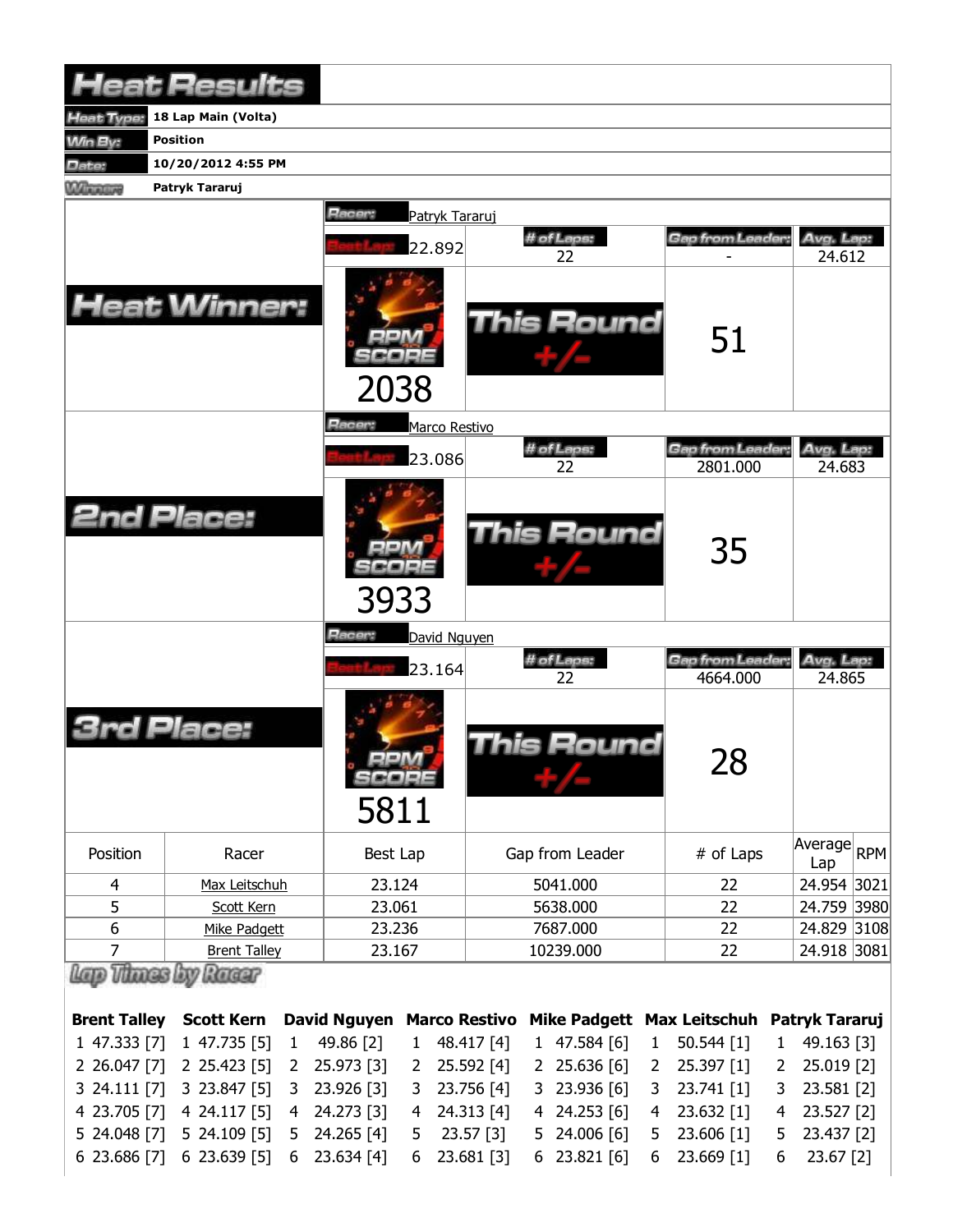| <b>Brent Talley</b>         | <b>Scott Kern</b>           |   | <b>David Nguyen</b> |   | <b>Marco Restivo</b> | <b>Mike Padgett</b> |   | <b>Max Leitschuh</b> | Patryk Tararuj |               |  |
|-----------------------------|-----------------------------|---|---------------------|---|----------------------|---------------------|---|----------------------|----------------|---------------|--|
| 7 24.059 [7]                | $723.655$ [5]               | 7 | 23.713 [4]          | 7 | 23.434 [3]           | $7$ 23.825 [6]      | 7 | $23.55$ [1]          | 7              | 23.652 [2]    |  |
| 8 23.692 [7]                | 8 23.762 [5]                | 8 | 23.714 [4]          | 8 | 23.494 [3]           | 8 23.827 [6]        | 8 | 24.149 [2]           | 8              | 23.5 [1]      |  |
| 923.639 [7]                 | 9 23.724 [5]                | 9 | 23.653 [4]          | 9 | 23.37 [3]            | $9$ 23.624 [6]      | 9 | 24.409 [2]           |                | 9 24.219 [1]  |  |
| 10 24.108 [7] 10 23.525 [5] |                             |   | 10 23.523 [4]       |   | 10 23.434 [3]        | 10 23.527 [6]       |   | 10 23.474 [2]        |                | 10 23.41 [1]  |  |
| 11 25.695 [7] 11 23.333 [5] |                             |   | 11 23.383 [4]       |   | 11 23.218 [3]        | 11 23.565 [6]       |   | 11 23.537 [2]        |                | 11 23.501 [1] |  |
|                             | 12 23.47 [7] 12 23.533 [5]  |   | 12 23.493 [4]       |   | 12 23.311 [3]        | 12 23.726 [6]       |   | 12 23.334 [2]        |                | 12 23.405 [1] |  |
|                             | 13 23.624 [7] 13 23.442 [5] |   | 13 23.522 [4]       |   | 13 23.764 [2]        | 13 23.677 [6]       |   | 13 24.208 [3]        |                | 13 23.327 [1] |  |
|                             | 14 23.645 [7] 14 23.483 [5] |   | 14 23.496 [4]       |   | 14 23.876 [2]        | 14 23.808 [6]       |   | 14 24.136 [3]        |                | 14 23.403 [1] |  |
|                             | 15 23.531 [7] 15 23.471 [5] |   | 15 23.477 [4]       |   | 15 23.403 [2]        | 15 23.487 [6]       |   | 15 23.37 [3]         |                | 15 23.153 [1] |  |
|                             | 16 23.707 [7] 16 23.411 [5] |   | 16 23.246 [4]       |   | 16 23.196 [2]        | 16 23.512 [6]       |   | 16 23.315 [3]        |                | 16 23.099 [1] |  |
|                             | 17 23.516 [7] 17 23.351 [5] |   | 17 23.164 [4]       |   | 17 23.313 [2]        | 17 23.499 [6]       |   | 17 23.324 [3]        |                | 17 23.227 [1] |  |
|                             | 18 23.355 [7] 18 24.523 [5] |   | 18 23.377 [4]       |   | 18 23.177 [2]        | 18 23.489 [6]       |   | 18 23.433 [3]        |                | 18 23.09 [1]  |  |
|                             | 19 23.167 [7] 19 23.275 [5] |   | 19 23.236 [4]       |   | 19 23.254 [2]        | 19 23.236 [6]       |   | 19 23.258 [3]        |                | 19 23.165 [1] |  |
| 20 23.316 [7] 20 23.091 [5] |                             |   | 20 23.491 [3]       |   | 20 23.086 [2]        | 20 23.336 [6]       |   | 20 24.435 [4]        |                | 20 22.892 [1] |  |
|                             | 21 23.231 [7] 21 23.193 [5] |   | 21 23.215 [3]       |   | 21 23.148 [2]        | 21 23.262 [6]       |   | 21 23.124 [4]        |                | 21 23.126 [1] |  |
|                             | 22 23.515 [7] 22 23.061 [5] |   | 22 23.402 [3]       |   | 22 23.229 [2]        | 22 23.597 [6]       |   | 22 23.348 [4]        | 22.            | $22.9$ [1]    |  |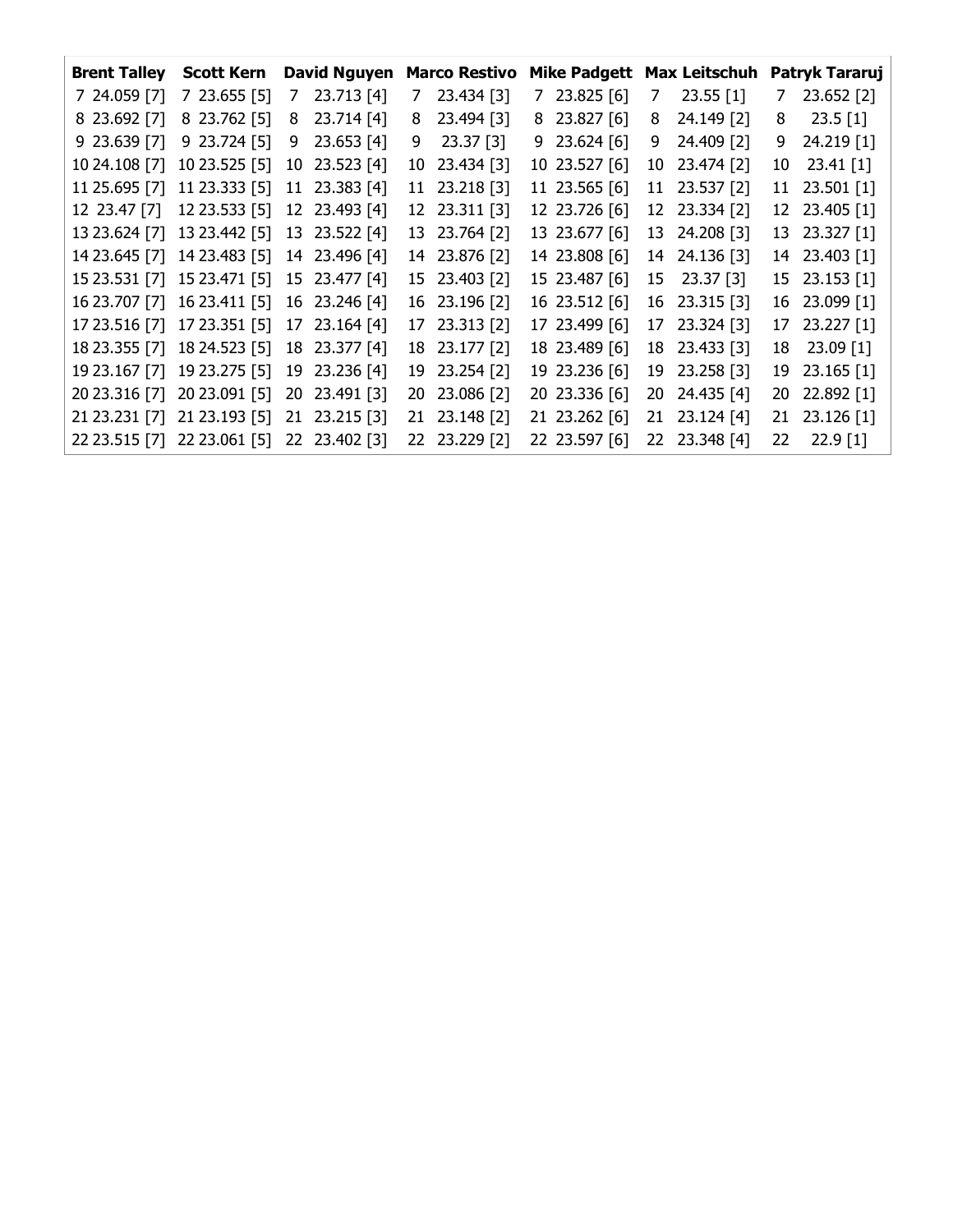|                | <b>Heat Results</b>  |                                 |                   |                                    |                     |
|----------------|----------------------|---------------------------------|-------------------|------------------------------------|---------------------|
| leat Type:     | 18 Lap Main (Volta)  |                                 |                   |                                    |                     |
| <b>Min By:</b> | <b>Position</b>      |                                 |                   |                                    |                     |
| Date:          | 10/20/2012 4:50 PM   |                                 |                   |                                    |                     |
| <b>Winning</b> | <b>Kelly Widmann</b> |                                 |                   |                                    |                     |
|                |                      | Racer:<br>Kelly Widmann         |                   |                                    |                     |
|                |                      | 23.201                          | # of Laps:<br>22  | Gap from Leader:                   | Avg. Lap:<br>25.431 |
|                | <b>Heat Winner:</b>  | 4496                            | <b>This Round</b> | 51                                 |                     |
|                |                      | <b>Racer:</b><br>Alexander Cumm |                   |                                    |                     |
|                |                      |                                 | # of Laps:        | Gap from Leader:                   | Avg. Lap:           |
|                |                      | 23.739                          | 22                | 8401.000                           | 25.853              |
|                | <b>2nd Place:</b>    | 3189                            | <b>This Round</b> | 35                                 |                     |
|                |                      | Racer:<br>Ary Jogasurya         |                   |                                    |                     |
|                |                      | 23.471                          | # of Laps:<br>22  | <b>Gap from Leader</b><br>8870.000 | Avg. Lap:<br>25.771 |
|                | Place:               | <b>MA 14</b><br>SCOPE<br>2677   | This Round        | 28                                 |                     |
| Position       | Racer                | Best Lap                        | Gap from Leader   | # of Laps                          | Average RPM<br>Lap  |
| 4              | Robert Orr           | 23.425                          | 9121.000          | 22                                 | 25.481 2574         |
| 5              | Hendrik De Zwart     | 23.334                          | 10675.000         | 22                                 | 25.791   1584       |
| 6              | Rome Wheeler         | 23.659                          | 15589.000         | 22                                 | 25.865 1620         |
| 7              | John Labay           | 23.471                          | 16437.000         | 22                                 | 25.984 2090         |
|                | Thues by Racer       |                                 |                   |                                    |                     |

|                | <b>Alexander</b><br>Cumm | <b>Ary</b>                                                                         | <b>Robert Orr John Labay</b> |     | Rome<br>Wheeler | Kelly<br>Widmann                                                      | <b>Hendrik De</b><br>Zwart |
|----------------|--------------------------|------------------------------------------------------------------------------------|------------------------------|-----|-----------------|-----------------------------------------------------------------------|----------------------------|
|                |                          |                                                                                    |                              |     |                 |                                                                       |                            |
| 1              | 63.668 [1]               | <b>Jogasurya</b> 57.218 1 60.135<br>1 62.389 [3] <sup>1</sup> [7] <sup>1</sup> [5] |                              |     |                 | 1 58.735 [6] 1 63.163 [2] 1 61.178 [4]                                |                            |
| 2              | 25.957 [2]               |                                                                                    |                              |     |                 | 2 25.497 [3] 2 25.603 2 26.002 2 26.873 [7] 2 24.952 [1] 2 26.022 [4] |                            |
| $\mathbf{3}$   | 24.259 [2]               | 3 23.929 [3]                                                                       | [6]                          | [5] |                 | 3 24.773 [6] 3 23.726 [1] 3 23.647 [4]                                |                            |
| $\overline{4}$ | 24.235 [2]               | 4 24.571 [3] $3^{25.737}$ $3^{24.088}$<br>5 23 906 [3] [7] [5]                     |                              |     |                 | 4 24.889 [7] 4 23.689 [1] 4 24.314 [4]                                |                            |
|                | $5$ 24.243 [2]           | 5 23.906 [3]                                                                       |                              |     |                 | 5 24.043 [7] 5 23.644 [1] 5 24.297 [4]                                |                            |